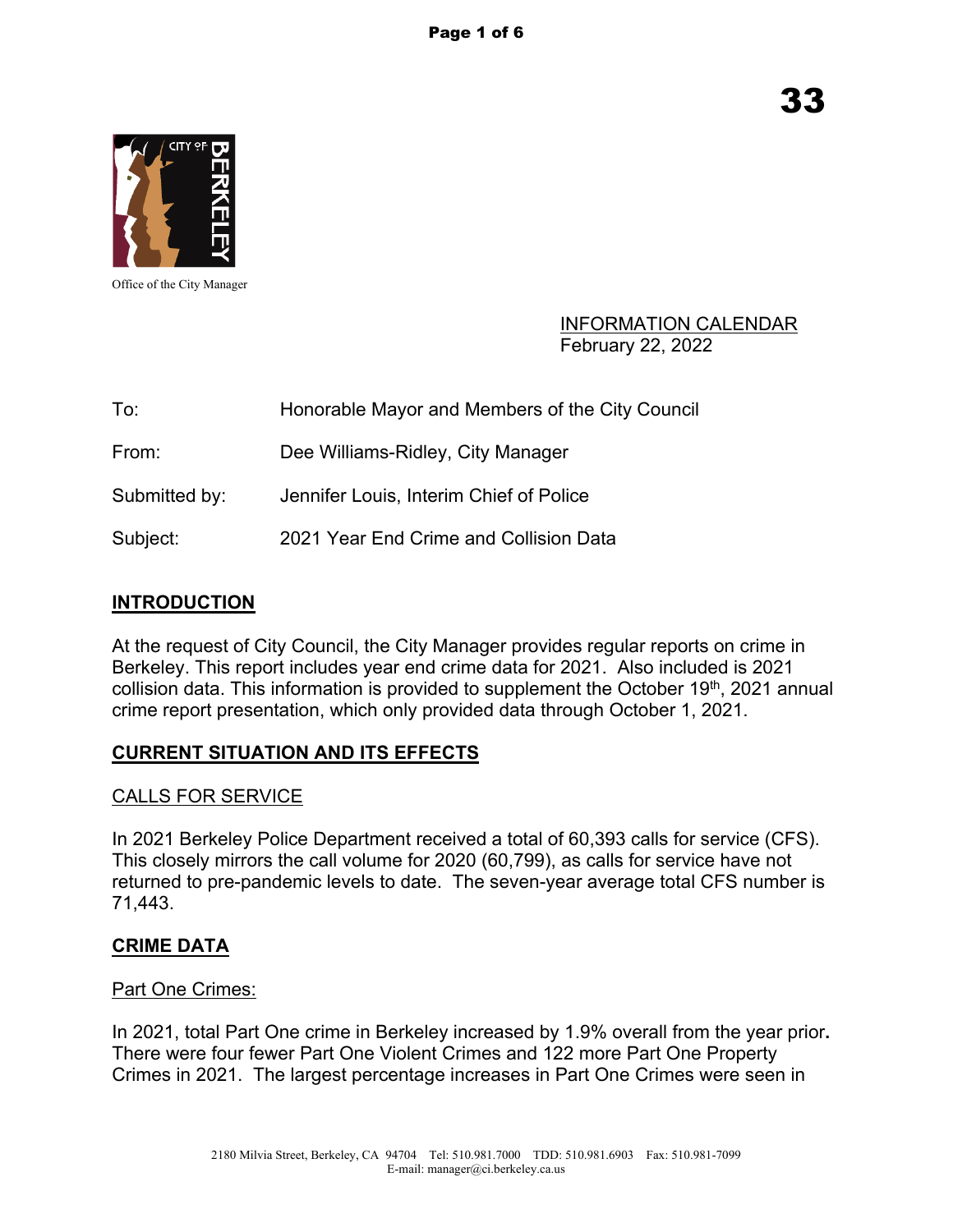Arson (38.5%), Auto Theft (36.4%), and Sexual Assault (21.3%). Decreases were seen in Homicide, as there were no cases in 2021, as well as Petty Theft.

|                              | 2020 | 2021 | Change | <b>Percent</b><br>Change |
|------------------------------|------|------|--------|--------------------------|
|                              |      |      |        |                          |
| Homicide                     | 5    | 0    | -5     | 100.0%                   |
| <b>Sexual Assault</b>        | 47   | 57   | 10     | 21.3%                    |
| Robbery                      | 274  | 265  | -9     | $-3.3%$                  |
| <b>Aggravated Assault</b>    | 210  | 210  | 0      | 0.0%                     |
| <b>Total Violent Crimes</b>  | 536  | 532  | $-4$   | $-0.7%$                  |
| <b>Burglary</b>              | 797  | 803  | 6      | 0.8%                     |
| Theft                        | 3933 | 3736 | -197   | $-5.0\%$                 |
| <b>Auto Theft</b>            | 805  | 1098 | 293    | 36.4%                    |
| Arson                        | 52   | 72   | 20     | 38.5%                    |
| <b>Total Property Crimes</b> | 5587 | 5709 | 122    | 2.2%                     |
| <b>Total Part One Crimes</b> | 6123 | 6241 | 118    | $1.9\%$                  |

# **Part One Crimes Comparison**

The following chart provides historical crime data for Part One Crimes from 2015 through 2021.

| Year | Homicide | Rape | <b>Robbery</b> | Agg            | <b>Burglary</b> | Larceny | Auto         | Arson |
|------|----------|------|----------------|----------------|-----------------|---------|--------------|-------|
|      |          |      |                | <b>Assault</b> |                 |         | <b>Theft</b> |       |
| 2015 |          | 44   | 330            | 155            | 1090            | 4099    | 717          | 22    |
| 2016 | 2        | 54   | 361            | 185            | 805             | 3965    | 650          | 24    |
| 2017 |          | 83   | 364            | 218            | 843             | 4556    | 621          | 30    |
| 2018 |          | 65   | 353            | 167            | 829             | 4004    | 548          | 31    |
| 2019 | 0        | 74   | 369            | 175            | 771             | 4993    | 492          | 17    |
| 2020 | 5        | 47   | 274            | 210            | 797             | 3933    | 805          | 52    |
| 2021 | 0        | 57   | 265            | 210            | 803             | 3736    | 1098         | 72    |

### Gun Violence and Firearm Seizure:

Total numbers of shootings continue to rise in the City of Berkeley. In 2021, there were 52 confirmed shooting incidents versus 40 in 2020. Confirmed shooting incidents include witnessed events as well as loud report calls where shell casings or other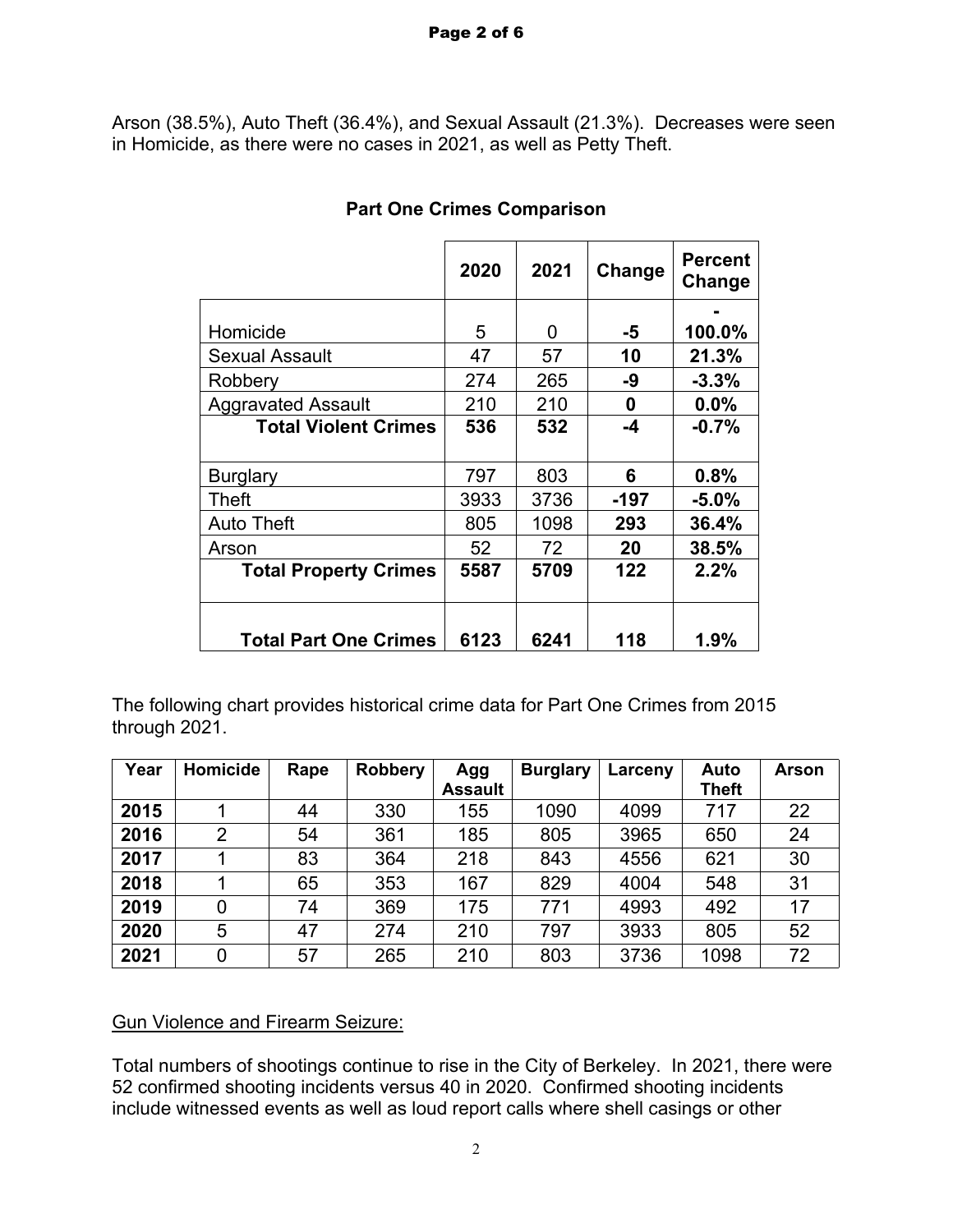evidence of gunfire is found. In 2021, BPD's closure rate for shootings was 38% despite the fact that many incidents are heard only or have few witnesses or leads. Forensic and electronic evidence, diligent and detailed investigative efforts, as well as community support sharing information are critical to developing leads and chargeable cases.

| <b>SHOOTINGS</b>     | 2018 | 2019 | 2020 | 2021 |
|----------------------|------|------|------|------|
| <b>TOTAL</b>         | 20   | 28   | 40   | 52   |
| <b>Cases Closed</b>  | 11   |      | 23   | 20   |
| <b>Cases Charged</b> |      |      | 15   | 15   |

In 2021 there were a total of 118 firearms recovered by BPD, which was an increase of 38.8%. In 2021, 33 of the firearms seized were ghost guns compared to 6 in 2020 and 8 in 2019.

| <b>FIREARM RECOVERY METHODS</b>      | 2019 | 2020 | 2021 |
|--------------------------------------|------|------|------|
| Patrol response to calls for service | 33   | 36   | 51   |
| Patrol proactive traffic stops       | 25   | 17   | 24   |
| Detective follow-up investigations   | 29   | 32   | 43   |
| <b>TOTAL firearms recovered</b>      | 87   | 85   | 118  |

### Robbery:

Total robbery cases remained below pre-pandemic levels. The most notable change during the pandemic was the closing gap between pedestrian and commercial robberies.

| <b>ROBBERY CASES</b> | 2018 | 2019 | 2020 | 2021 |
|----------------------|------|------|------|------|
| Pedestrian           | 229  | 247  | 131  | 119  |
| Commercial           | 108  | 97   | 117  | 118  |
| Home Invasion        | 5    | 4    | 8    | 8    |
| <b>Bank</b>          | 3    | 2    | 5    | 6    |
| Carjacking           | 10   | 14   | 13   | 14   |
| TOTAL                | 355  | 364  | 274  | 265  |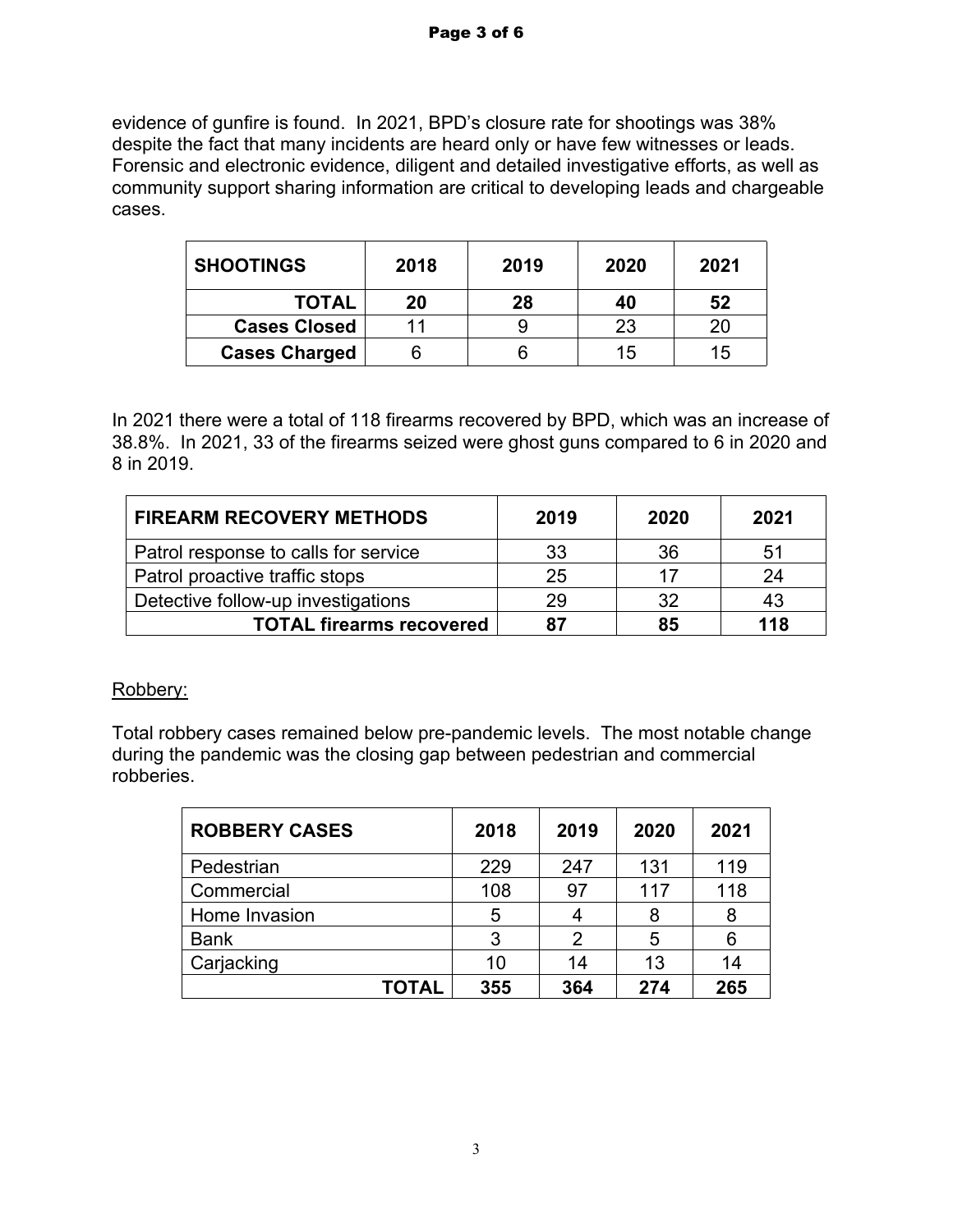# Hate Crimes:

In 2021, there were 42 incidents of hate crimes, up from 12 in 2020. Hate Crime reports continue to be primarily reported as crimes of intimidation (either by using slurs or by leaving graffiti) rather than crimes of violence.

| <b>HATE CRIMES</b>              | 2018 | 2019 | 2020 | 2021 |
|---------------------------------|------|------|------|------|
| Race/Ethnicity/ National Origin |      |      |      | 28   |
| Religion                        |      |      | ヮ    | 11   |
| <b>Sexual Orientation</b>       |      |      |      |      |
| Gender                          |      |      |      |      |
| <b>Disability</b>               |      |      |      |      |
| ΤΟΤΑL                           | 18   |      | 12   | 47   |

### Property Crimes:

In addition to the Part One Property Crimes data provided above, additional property crime totals were as follows:

|                                   | 2019 | 2020 | 2021 |
|-----------------------------------|------|------|------|
| <b>Catalytic Convertor Thefts</b> | 150  | 523  |      |
| <b>Auto Burglary</b>              | 2473 | 1042 | 1021 |

# **COLLISION DATA**

In 2021, total collisions increased by 199, or 33.8%, from the year prior. Fatal collisions increased significantly and there were also increases overall in both injury and noninjury collisions.

| <b>COLLISIONS</b>                             | 2019 | 2020 | 2021 |
|-----------------------------------------------|------|------|------|
| <b>Fatal collisions</b>                       | 4    | ∍    |      |
| Injury collisions (includes fatal collisions) | 521  | 316  | 433  |
| Non-injury collisions                         | 408  | 273  | 355  |
| <b>TOTAL collisions</b>                       | 929  | 589  | 788  |

In 2021, the most common cause of collisions (primary collision factor or PCF) were unsafe speed, unsafe turn and right of way violations. In 2021, bicycles were involved in 93 of the injury collisions and pedestrians were involved in 62. The at fault party was found to be the bicyclist in 58 collisions and the pedestrian in 5 collisions. Of the 7 collision fatalities in the City of Berkeley in 2021, 5 of the fatalities were pedestrians. In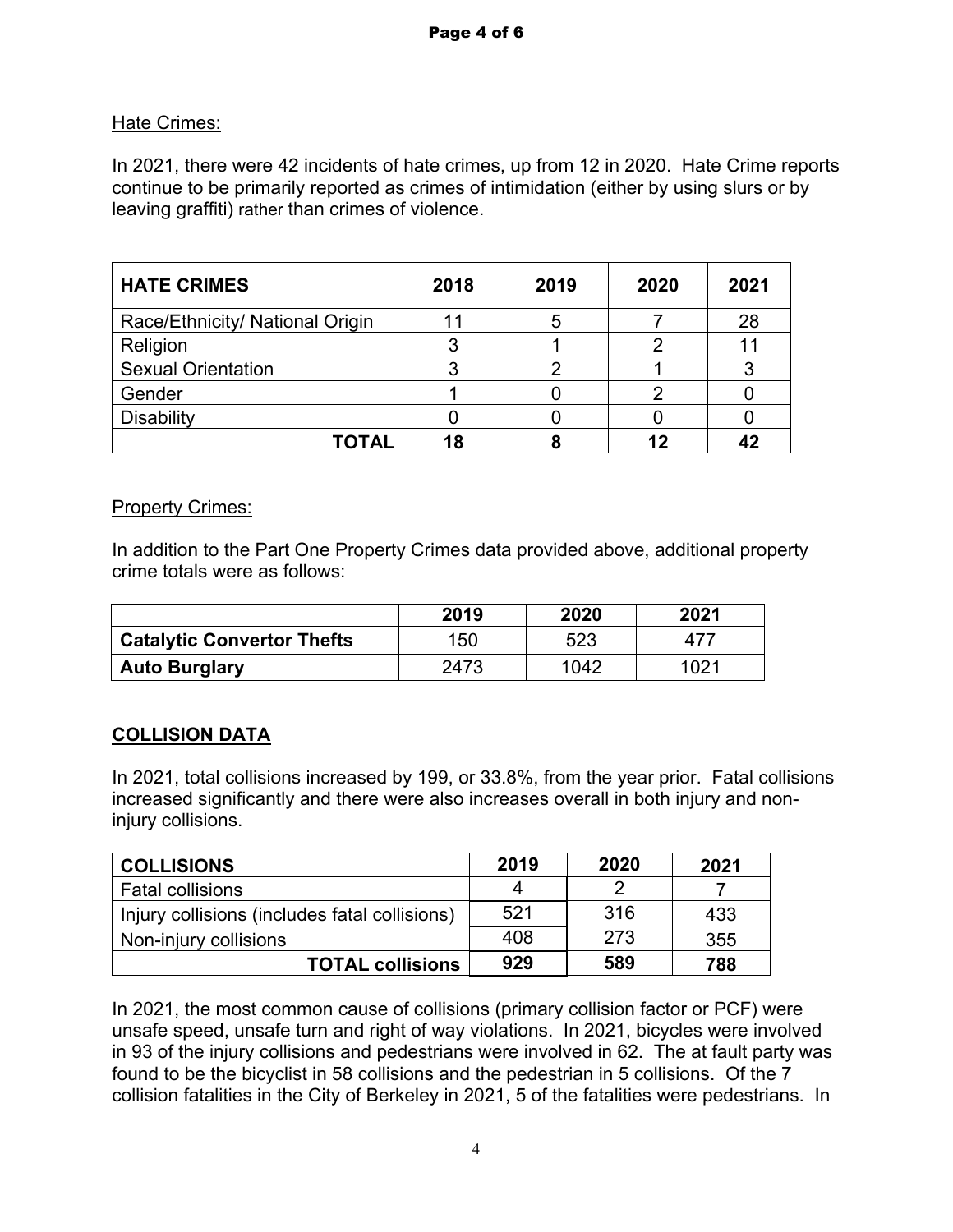2021, 39 collisions were DUI involved compared to 46 in 2020. Of these 39 DUI collisions, 16 caused serious injuries.

Ashby Avenue and San Pablo Avenue had the largest number of collisions in 2021 followed by Ashby and Shattuck Avenue, and Ashby Avenue and Martin Luther King Jr Way. The top ten intersections where collisions occurred were:

| <b>COLLISION INTERSECTIONS</b> | <b>Collisions</b> |
|--------------------------------|-------------------|
| Ashby Ave / San Pablo Ave      | 14                |
| Ashby Ave / Shattuck Ave       | 12                |
| Ashby Ave / MLK Jr Way         | 9                 |
| University Ave / 6th St        | 9                 |
| University Ave / Sacramento St |                   |
| University Ave / MLK Jr Way    | 7                 |
| Sacramento Ave / Cedar St      | 7                 |
| Sacramento St / Dwight Way     | 6                 |
| Eastshore Hwy / Gilman St      | 6                 |
| Cedar St / Shattuck Ave        | 5                 |

The following provides historical data on fatal collisions in the City of Berkeley:



|               | $ -$     |  |
|---------------|----------|--|
| ∼<br>---<br>. | ________ |  |